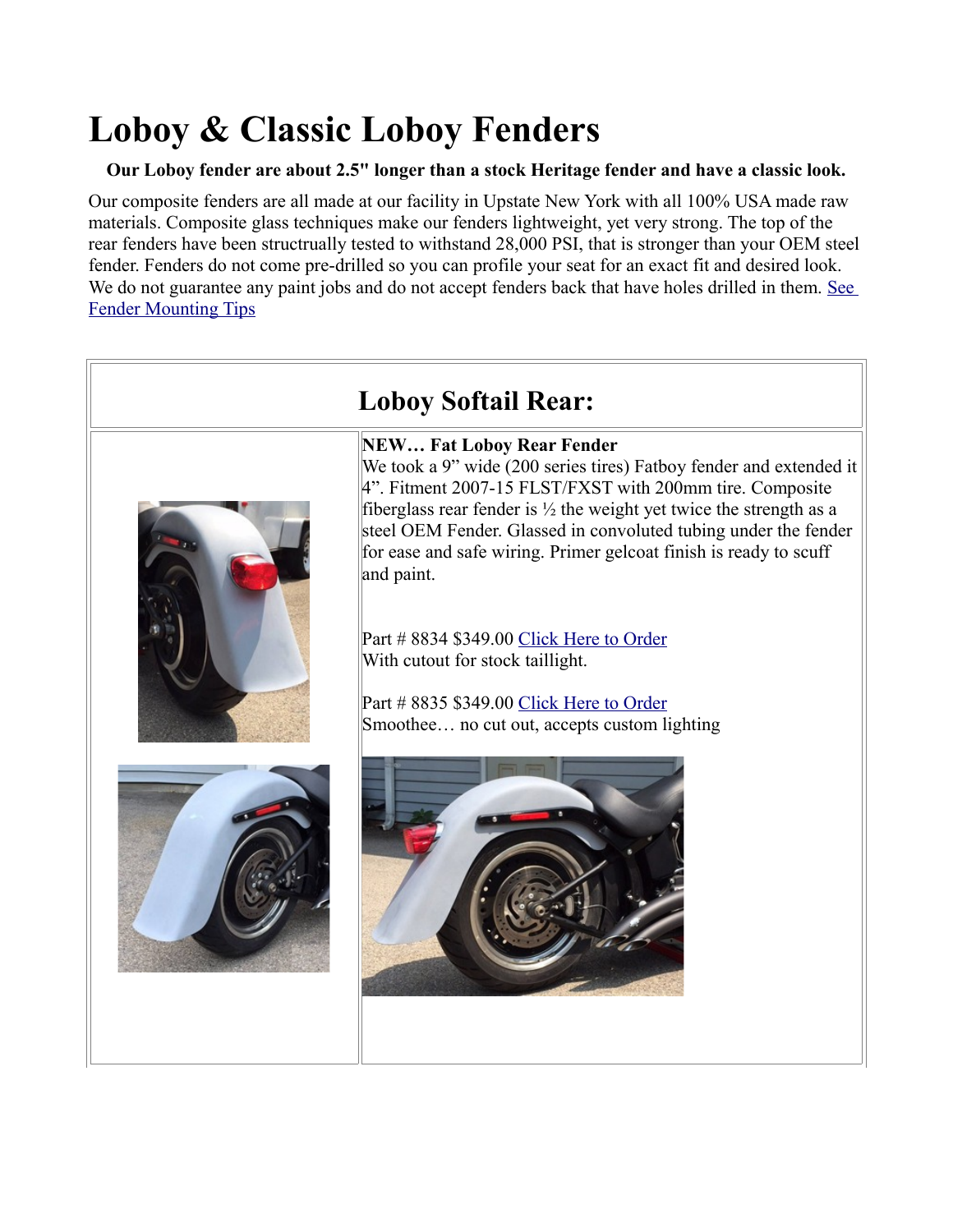

Give your Dyna a whole different look with our Loboy Fenders. Above picture has Part # 8731 on the rear and Part # 8631 on the front.

## **Loboy Dyna Rear: Part # 8731** 8" Dyna 2002-2011\*\* \$219.00 [Click Here to Order](http://sumax.stores.yahoo.net/nelody20mo.html) **Part # 8603D** 6.75" Dyna Pre-02 \$219.00 [Click Here to Order](http://sumax.stores.yahoo.net/700mountwidth2.html) \*\* Dyna fender does not fit the Fat Bob with the 180 rear tire.



Our most popular fenders for Sportsters are the Loboys. Now just add some fabulous paint and you are ready to turn heads everywhere. Above picture has Part # 8741 rear fender with a Part # 8631 front fender for 2005+ XL models.

## **Loboy Sportster Rear:**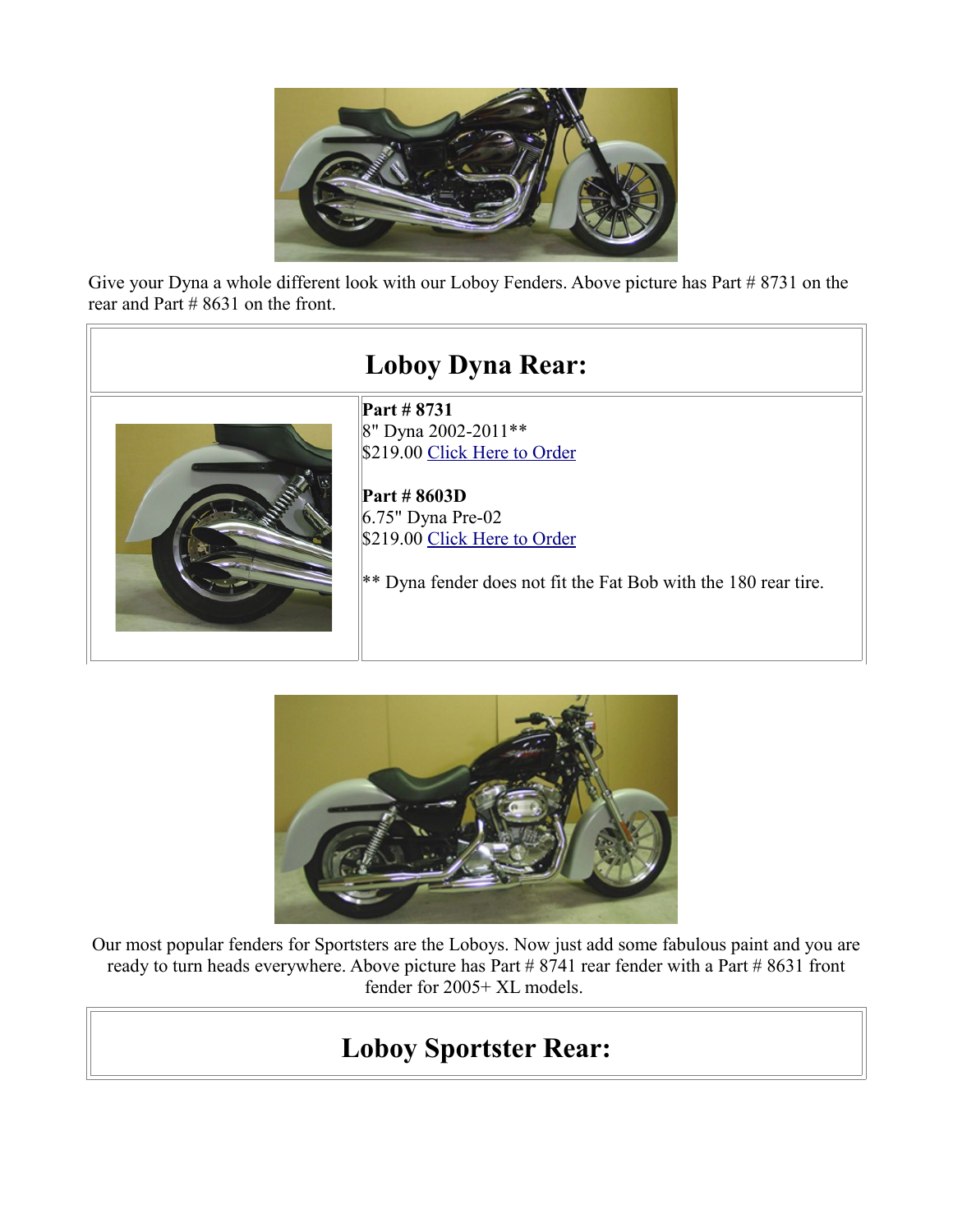

**Part # 8741** 8" XL 2004+ \$219.00 [Click Here to Order](http://sumax.stores.yahoo.net/newloboyxl2004.html)

**Part # 8603XL** 6.75" XL Pre-04 \$219.00 Click Here to Order

#### **Loboy Universal Rear:**

**Part # 8603** 7.25" Universal \$219.00 [Click Here to Order](http://sumax.stores.yahoo.net/725mountwidth7.html)

**Part # 8604** 8.25" Universal \$229.00 [Click Here to Order](http://sumax.stores.yahoo.net/825mountwidth8.html)



**Part# 8604W** 9" Universal \$235.00 [Click Here to Order](http://sumax.stores.yahoo.net/900mountwidth5.html)

**Part # 8670** 7.25" Universal Frenched \$239.00 Click Here to Order

**Part # 8671** 8.25" Universal Frenched \$239.00 Click Here to Order

**Part # 8721** 7 1/8" Softail 1996-2011\* \$239.00 [Click Here to Order](http://sumax.stores.yahoo.net/ne20fxmo.html)

\*Softail fender does not fit Standard, Custom, Fat Boy or Night Train with the 200 rear tire.

### **Classic Loboy Rear:**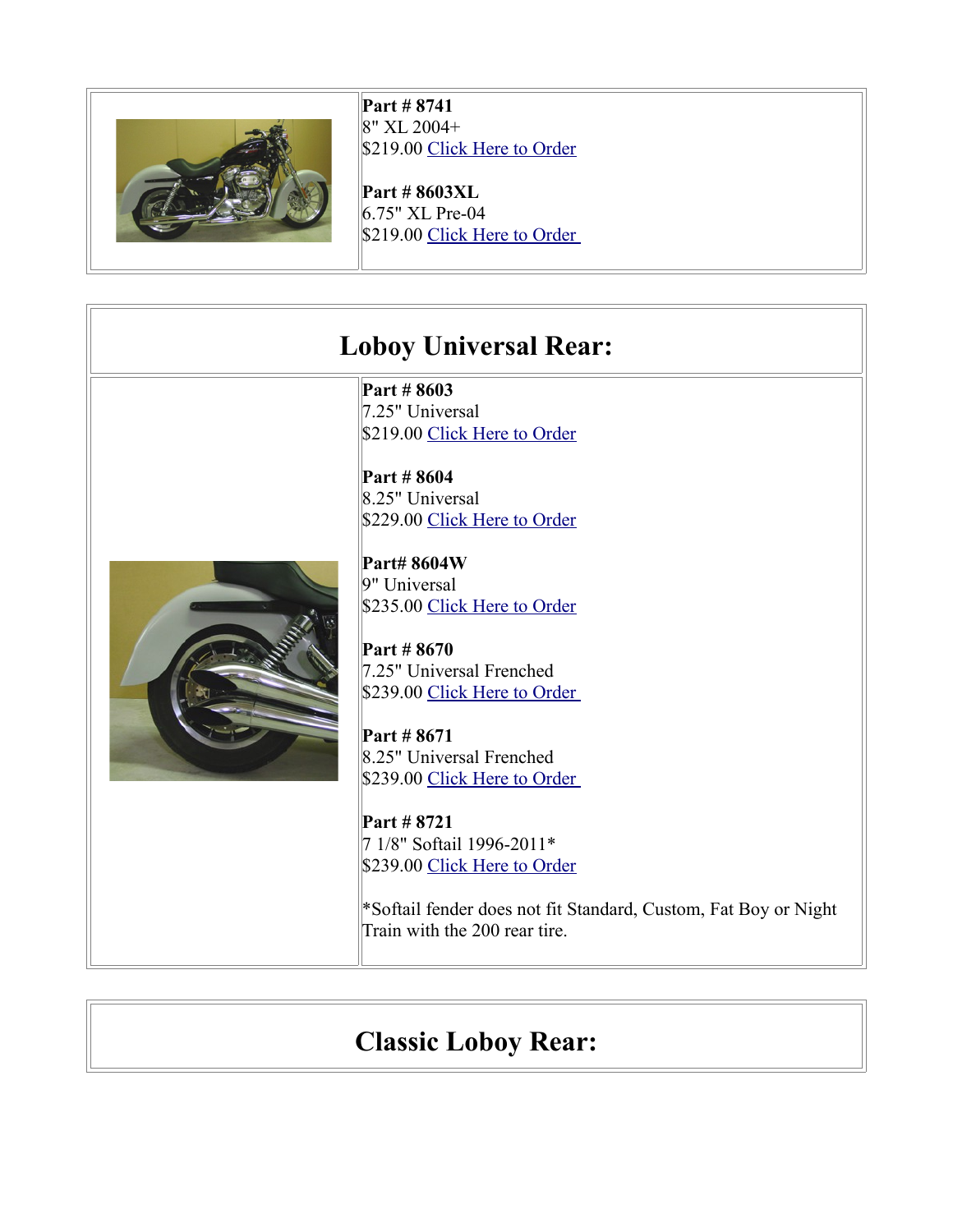|                                      | Part # 8610                                                     |
|--------------------------------------|-----------------------------------------------------------------|
|                                      | 7.25" Universal                                                 |
|                                      | \$219.00 Click Here to Order                                    |
|                                      |                                                                 |
|                                      |                                                                 |
|                                      | Part # 8611                                                     |
|                                      | 8.25" Universal                                                 |
|                                      | \$219.00 Click Here to Order                                    |
|                                      |                                                                 |
|                                      | Part # 8728                                                     |
|                                      | 7 1/8" Softail 1996-2011*                                       |
|                                      | \$219.00 Click Here to Order                                    |
|                                      |                                                                 |
|                                      | Part # 8738                                                     |
|                                      | 8" Dyna 2002-2011**                                             |
|                                      | \$219.00 Click Here to Order                                    |
|                                      |                                                                 |
| Above picture of Part # 8738 Classic | Part #8748                                                      |
| Loboy 2002-2005 Dyna w/ built in     | 8" XL 2004+                                                     |
| Fender Tip.                          | \$219.00 Click Here to Order                                    |
|                                      |                                                                 |
|                                      | *Softail fender does not fit Standard, Custom, Fat Boy or Night |
|                                      | Train with the 200 rear tire.                                   |
|                                      |                                                                 |
|                                      |                                                                 |
|                                      | **Dyna fender does not fit the Fat Bob with the 180 rear tire.  |
|                                      |                                                                 |

### **Classic Loboy Front:**



Above Part # 8601S w/ built in fender tip.

**Part # 8601** 4.75" Narrow Glide 19" Wheels 100/90 Tire \$169.00 [Click Here to Order](http://sumax.stores.yahoo.net/lonagl181921.html)

**Part # 8601S** 4.75" Skirted Narrow Glide 19" Wheels 100/90 Tire \$169.00 [Click Here to Order](http://sumax.stores.yahoo.net/loclwiglwiti1.html)

**Part # 8602** 6.5" Wide Glide 16" Wheel \$169.00 [Click Here to Order](http://sumax.stores.yahoo.net/noname.html)

**Part # 8602S** 6.5" Skirted Wide Glide 16" Wheel \$169.00 [Click Here to Order](http://sumax.stores.yahoo.net/loclwiglwiti.html)

**Part # 8631** 4.5" FX/FL Narrow Glide 19" Wheel 100/90 Tire